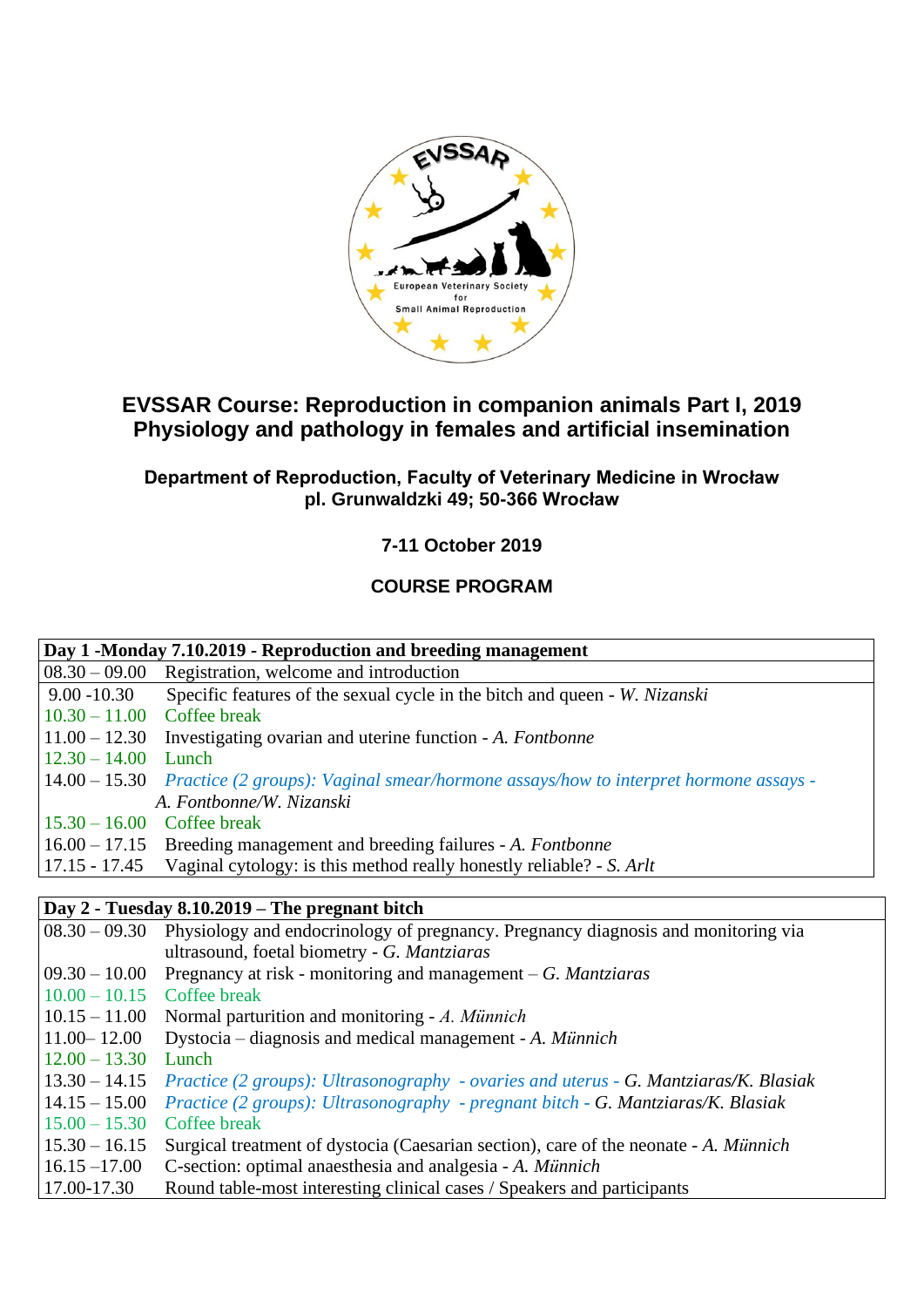| Day 3 - Wednesday 9.10.2019 - Mating, assisted mating, and artificial insemination. |                                                                                        |  |
|-------------------------------------------------------------------------------------|----------------------------------------------------------------------------------------|--|
|                                                                                     | $08.30 - 09.15$ Collection and assessment of fresh semen - X. Levy                     |  |
|                                                                                     | 09.15 – 10.00 Semen examination and chilling - X. Levy                                 |  |
| $10.00 - 10.30$ Coffee break                                                        |                                                                                        |  |
| $10.30 - 12.00$                                                                     | Techniques for artificial insemination in the bitch - X. Levy                          |  |
| $12.00 - 13.30$                                                                     | Lunch                                                                                  |  |
| $13.30 - 15.00$                                                                     | Practice (2 groups): Semen collection demonstration and training - X. Levy/W. Nizanski |  |
| $15.00 - 15.30$                                                                     | Coffee break                                                                           |  |
|                                                                                     | $15.30 - 16.30$ Legal and zootechnical aspects of semen banking and exchange - X. Levy |  |
|                                                                                     | $16.30 - 17.00$ Ethics in breeding $-H$ . <i>Övregaard</i>                             |  |
|                                                                                     |                                                                                        |  |

**19.00 Course dinner**

| Day 4 - Thursday 10.10.2019 – Control of the reproductive cycle, infertility |                                                                                       |  |  |
|------------------------------------------------------------------------------|---------------------------------------------------------------------------------------|--|--|
|                                                                              |                                                                                       |  |  |
| $ 08.30 - 09.00 $                                                            | Abnormal estrous cycles - S. Arlt                                                     |  |  |
| $09.00 - 9.30$                                                               | Induction of estrus - S. Arlt                                                         |  |  |
| $ 09.30 - 10.00 $                                                            | Ovarian Remnant Syndrome - S. Arlt                                                    |  |  |
| $10.00 - 10.30$                                                              | Coffee break                                                                          |  |  |
| $ 10.30 - 11.15 $                                                            | Spaying - what positive and negative side effects do we really expect? - S. Arlt      |  |  |
| $11.15 - 12.00$                                                              | Pregnancy prevention and termination - S. Arlt                                        |  |  |
| $12.00 - 13.30$                                                              | Lunch                                                                                 |  |  |
| $13.30 - 15.00$                                                              | Practice: Training intravaginal and intrauterine insemination (2 groups) - X. Levy/W. |  |  |
|                                                                              | Niżański                                                                              |  |  |
| $15.00 - 15.30$                                                              | Coffee break                                                                          |  |  |
| $15.30 - 17.00$                                                              | Practice: Training transcervical insemination (TCI) (2 groups) - X. Levy/W. Niżański  |  |  |
| 17.00-17.30                                                                  | Round table-most interesting clinical cases / Speakers and participants               |  |  |

## **Day 5 - Friday 11.10.2019**

|                                     | $08.30 - 10.00$ Cryosemen today and tomorrow – G.C. Luvoni                       |  |
|-------------------------------------|----------------------------------------------------------------------------------|--|
| Diseases of the reproductive organs |                                                                                  |  |
|                                     | $10.00 - 11.00$ Postpartum disorders - C. Lefévre                                |  |
| $11.00 - 11.30$ Coffee break        |                                                                                  |  |
|                                     | 11.30 – 12.00 Mammary gland disorders - S. Schäfer-Somi                          |  |
|                                     | $12.00 - 12.30$ Managing mammary tumors - S. Schäfer-Somi                        |  |
| $12.30 - 13.30$ Lunch               |                                                                                  |  |
|                                     | $13.30 - 14.00$ Ovarian diseases - S. Arlt                                       |  |
|                                     | $14.00 - 14.30$ Vaginal diseases – C. Lefévre                                    |  |
| $14.30 - 14.50$ Coffee break        |                                                                                  |  |
|                                     | $14.50 - 16.20$ Uterine diseases - diagnosis and treatment - R. Hagman           |  |
|                                     | $16.20 - 16.50$ Responsible use of antimicrobials in reproduction – H. Ovregaard |  |
|                                     | 16.50 - 17.00 Closing, and  follow up Course leaders / EVSSAR Board              |  |
|                                     |                                                                                  |  |

#### **Course Master:**

Professor Wojciech Niżański DVM PhD Head of Department of Reproduction, Faculty of Veterinary Medicine Wroclaw University of Environmental and Life Sciences pl. Grunwaldzki 49, 50-366 Wroclaw, Poland Phone 48 71 32 05 315 (302)

#### **Confirmed speakers:**

Professor Wojciech Niżański DVM PhD, Poland Professor Gaia Cecilia Luvoni DVM PhD Dipl. ECAR, Italy